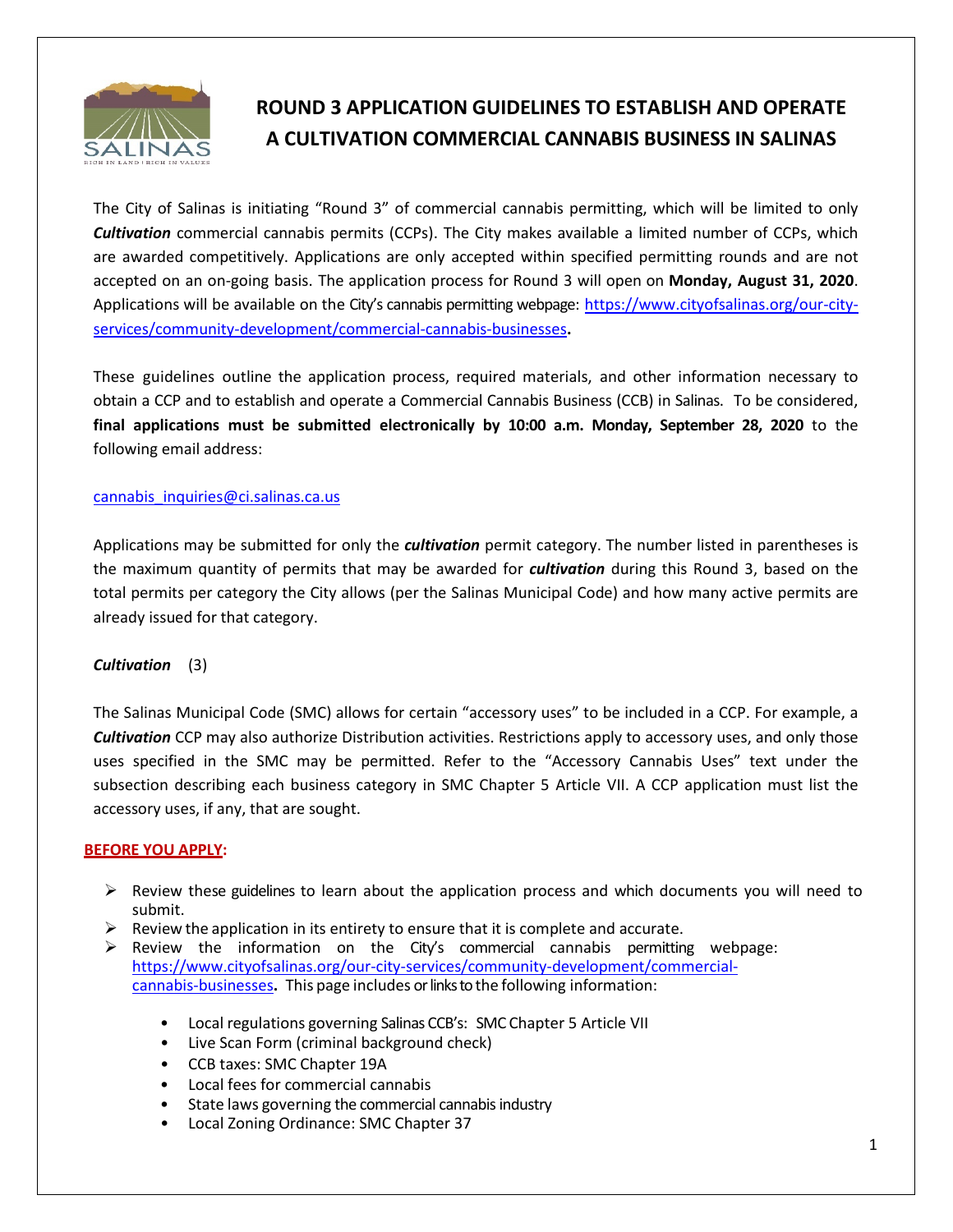#### **GENERAL INFORMATION:**

(1) **Application Process: Evaluation and Ranking.** The selection process will consist of the following four Phases:

Phase 1: Completeness Review (by City Attorney)

Phase 2: Initial Scoring (by Community Development staff on behalf of Cannabis Selection Committee). Phase 3: Interviews/Final Scoring (by Cannabis Selection Committee)

Phase 4: Public Comment Period and Permit Issuance (by Community Development Department) based on final recommendations from Selection Committee

Applicants will be notified at the conclusion of each phase whether or not their application has advanced to the following phase. For more information, see the Evaluation and Selection Process section below.

(2) **Criminal History Check**. As part of Phase 1 of the Application Process, each individual applying to be a principal of the CCB ("Principal") must apply for a Live Scan criminal history check. The Salinas Police Department does not provide Live Scan services to the public. Live Scan service can be requested through the Monterey County Sheriff's Office or through some post offices or postal businesses. The Live Scan form must include the following information in the specified fields:

ORI Code: CA0270800 Authorized Applicant Type: Cannabis LC 11105(b)(11) PC Type of License/Certification/Permit or Working Title: Cannabis Business Owner Agency Authorized to Receive Criminal Record Information: Salinas Police Department Mail Code: 05972 Street Address or P.O. Box: 222 Lincoln Avenue Contact Name: Evelia Marr, Investigations Bureau City: Salinas State: CA Zip Code: 93901 Contact Telephone Number: 831-758-7226 Level of Service: DOJ and FBI (both boxes checked)

A Live Scan form with the information above pre-filled is available on the City's commercial cannabis permitting webpage: [https://www.cityofsalinas.org/our-city-services/community-development/commercial](https://www.cityofsalinas.org/our-city-services/community-development/commercial-cannabis-businesses)[cannabis-businesses](https://www.cityofsalinas.org/our-city-services/community-development/commercial-cannabis-businesses)

Failure to ensure that the provided information is on the form may delay or disqualify you from the application process. In order to ensure that you have the right form and the required information we recommend that you use the provided pre-filled form. However, in any case you must include proof of Live Scan payment with the application. The Live Scan process involves submitting fingerprints to the DOJ/FBI, which will review for criminal offender record information (CORI). CORI reports will be provided to the Salinas Police Department for the sole purpose of determining eligibility for operating a CCB. See SMC Section 5-07.07 for background check requirements. Principals who do not meet criminal history eligibility requirements will be disqualified and will not be eligible for receipt of a CCP.

(3) **Zoning Information Letter.** Applicants will be required to obtain a "Zoning Information Letter" from the Planning Division of the Community Development Department (located at 65 West Alisal Street in Salinas) in order to ensure that the desired commercial cannabis activity would be allowed at the proposed location. The review process typically takes approximately 10 working days and costs **\$309.49**. The Zoning Information Letter must be included with the application package. Please note the issuance of a Zoning Information Letter is not written evidence of permission given by the City of Salinas or any of its officials to establish and operate a CCB nor does it mean "permit" within the meaning of the Permit Streamlining Act,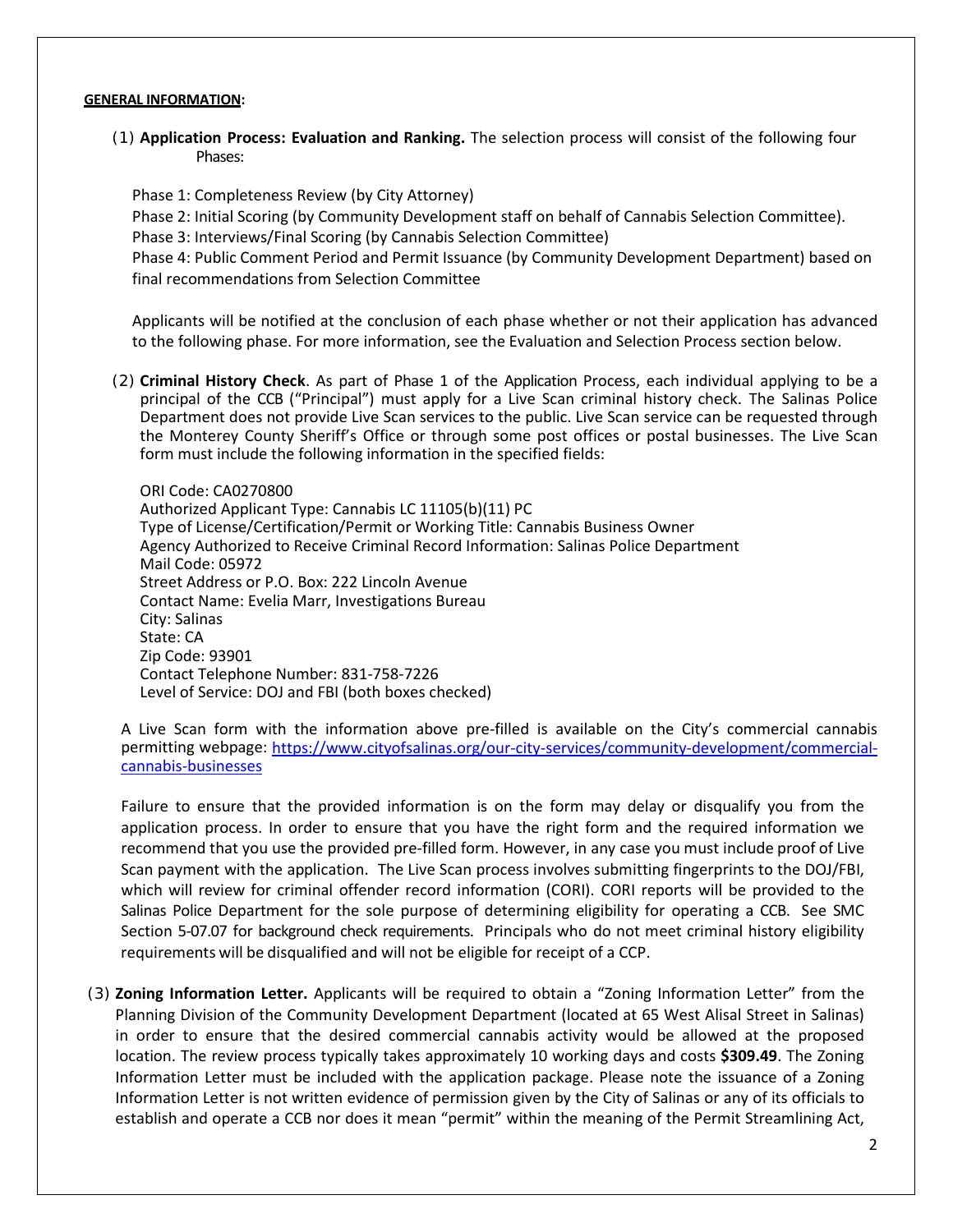nor does it constitute an entitlement under the Zoning or Building Codes. Also note that a CCP does not run with the land on which the CCB is established.

- (4) **Application.** Due to the COVID-19 operations, the City is requiring applicants to electronically submit a complete, comprehensive, and signed Salinas Commercial Cannabis Application Form along with any attachments, in a pdf format or other suitable format, and payment of **\$3,144.75** for the application fee by **10:00 a.m. Monday, September 28, 2020**. Payment must be made by a certified check, cashier's check, credit card or money order made payable to the City of Salinas. Application Fees are non-refundable. A complete application will consist of the following information:
	- a. The Salinas Commercial Cannabis Application Form;
	- b. Proof of Live Scan payment for each of the Principals;
	- c. Zoning Information Letter; and
	- d. All of the information about the CCB to be evaluated in Phase 2 and 3 (see Evaluation and Selection Process section below). The only information that can be submitted after the initial application is proof of property ownership or a signed and notarized statement from the property owner. However, any change in location will require a new Zoning Information Letter and must be submitted with the application package prior to Phase 3.

Late and incomplete applications will not be considered. Please e-mail electronic applications to:

[cannabis\\_inquiries@ci.salinas.ca.us](mailto:cannabis_inquiries@ci.salinas.ca.us)

Attn: Courtney Grossman City of Salinas Community Development Department 65 W. Alisal Street Salinas, CA 93901

- (5) **Amendments to the Application.** Applicants will not be allowed to make amendments to their application or to supplement their application, except as otherwise specifically permitted in these Guidelines. During Phase 1, applicants will be notified if their application is incomplete. Applicants will be notified if, at any point during application review, Live Scan results disqualify a business principal.
- (6) **Taxes and Fees Applicable to CCBs**. Please review the local taxes and fees that apply to CCBs. Once a business commences commercial operations, tax payments are due quarterly, and renewal and monitoring fees are due annually. Timely payments are required in order to maintain the good standing of a CCP. Taxes and fees are listed below. The City contracts with a financial consultant to review tax payments (charged as "Financial Monitoring Fee", listed below).

Effective January 1, 2020, Commercial Cannabis Business taxes are as follows. Refer to SMC Chapter 19A for a full description.

| Cultivation | \$25/square foot of canopy space, then<br>adjusted annually based on the Consumer Price Index.        |
|-------------|-------------------------------------------------------------------------------------------------------|
|             | Annual fees charged to operational CCBs are as follows. Please refer to the Commercial Cannabis Taxes |

and Fees document on the Cannabis Permitting website for a full list of local CCB fees.

| Permit Renewal:                      | \$1,443.25                          |
|--------------------------------------|-------------------------------------|
| Administrative Monitoring Fee:       | \$2,202.50                          |
| <b>City Attorney Monitoring Fee:</b> | \$722.50                            |
| Police Monitoring Fee:               | \$8,272.00                          |
| <b>Financial Monitoring Fee:</b>     | varies; between \$5,795 and \$9,940 |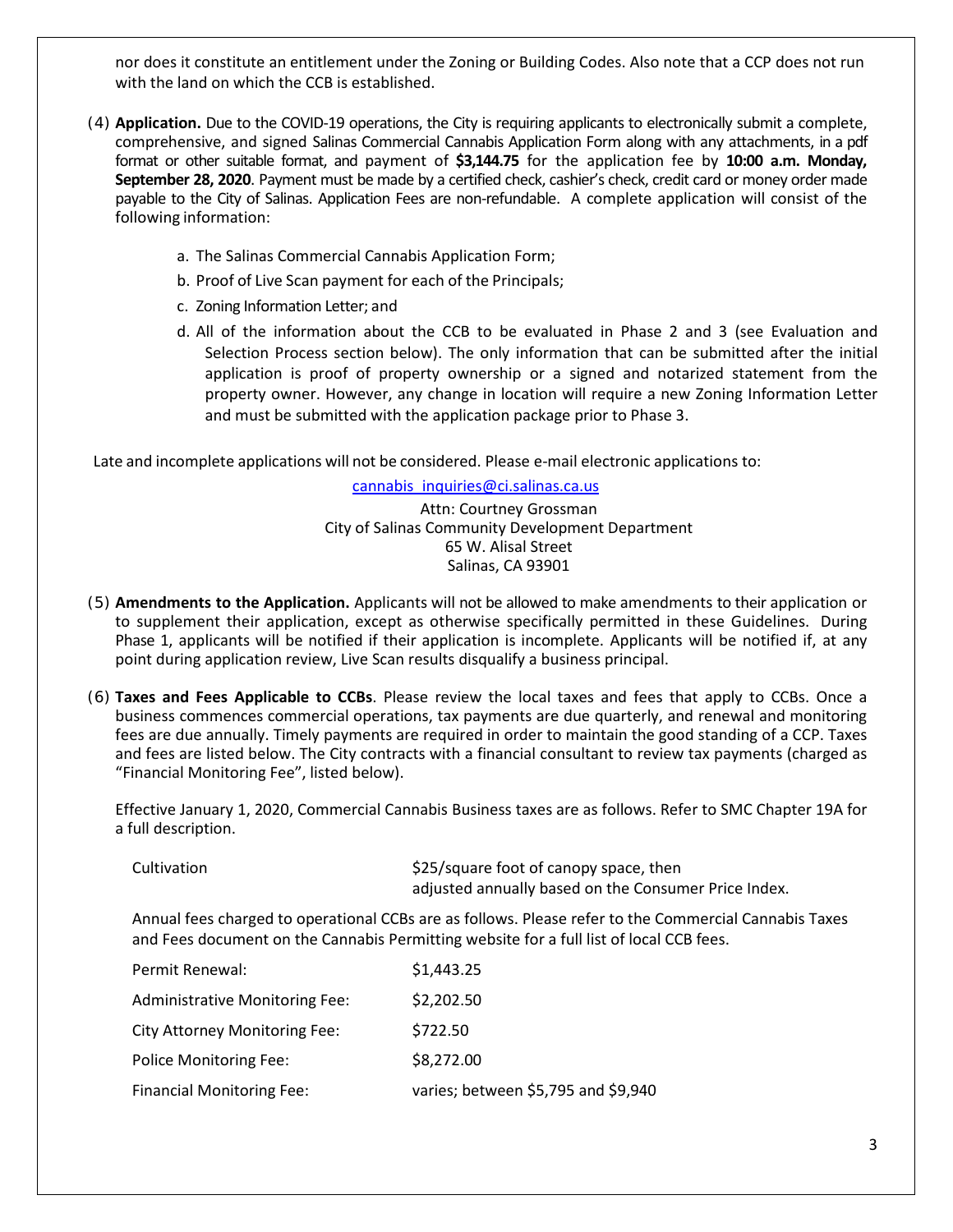The taxes and fees listed above are provided as a summary and do not include all of the expenses associated with permitting of a CCB, such as building permit fees, permit amendment fees, or fees charged by State licensing agencies.

### **EVALUATION AND SELECTION PROCESS:**

The evaluation and selection process shall consist of the following four phases:

#### **Phase 1: Completeness Review**

- Determination of Eligibility for subsequent Phases is decided by the City Attorney
- Each Principal must undergo a criminal history check demonstrating compliance with the eligibility requirements of SMC Section 5-07.07(b).
- Applications must be complete to be considered. Applications will be considered complete only if they include all information required for Phases 1, 2, and 3.
- Application shall state the proposed location of business.

#### **Phase 2: Initial Scoring (1,500 Points)**

- Initial scoring is performed by Community Development Department staff on behalf of the Selection Committee
- Applications will be evaluated based on the following criteria:
	- o Proposed location of business (300 points)
	- o Business Plan (400 points)
	- o Neighborhood Compatibility Plan (400 points)
	- o Safety and Security Plan (400 points)
- A score of 70% (1,050 points) is required to move on to Phase 3. If there are more than 10 applications in a category that score of 70%, the top 10 will move on to Phase 3.

#### **Phase 3: Interviews/Final Scoring (2,500 Points)**

- The Selection Committee shall perform Phase 3 scoring of applications, based on inperson interviews with the applicants (principals) as well as review of application materials
- During Phase 3, the Selection Committee or Community Development Department staff may request additional information from any candidate who submitted an application, in order to better evaluate the application
- Prior to the scheduling of the interviews in Phase 3, each of the final ten (10) applicants per category will be required to have their proposed site inspected by designated city staff to ascertain current conditions of the facility.
- Phase 3 scores will be based on the following criteria:
	- o Final Location (proof of ownership or a signed and notarized statement from the Property Owner Per SMC Section 16B-30.60 (500 Points)
	- o CommunityBenefits (300 Points)
	- o Enhanced Product Safety (200 Points)
	- o EnvironmentalBenefits (200 Points)
	- o Labor & Employment (300 Points)
	- o Local Enterprise (500 Points)
	- o Qualifications of Principals (500 points)
- Phase 3 scores will be added to Phase 2 scores to form a combined/final score (maximum 4,000 points)
- A combined score of 70% (2,800 points) is required in order to qualify for Phase 4
- After all the applicants' scores from Phase 3 have been tabulated they will be combined with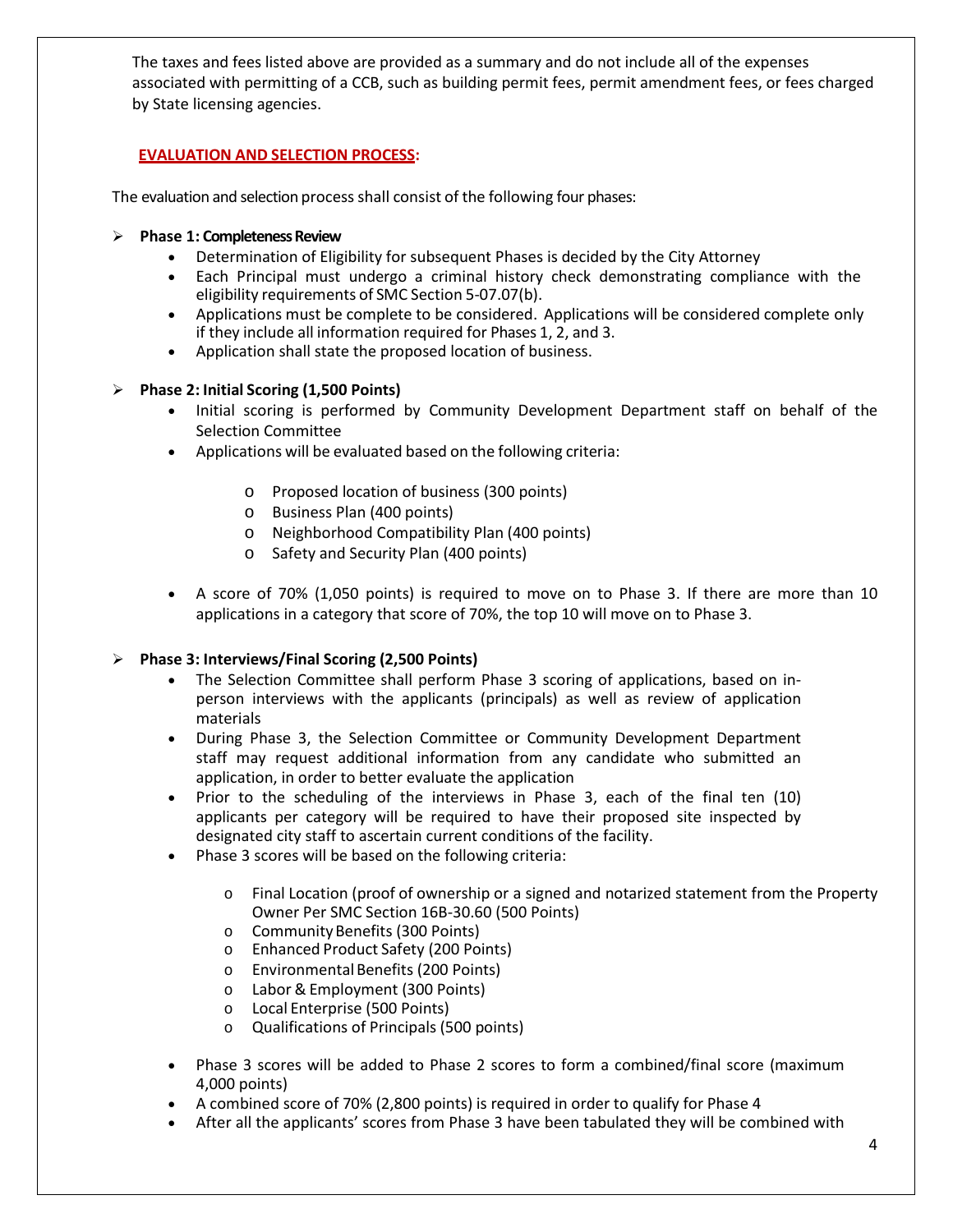Phase 2 scores to establish a final ranking of the applications for each category. The top applicants will move on to Phase 4 of the selection process, based on the number of permits available per category.

#### **Phase 4: Public Comment Periodand Permit Issuance**

- Following final scoring from the Selection Committee, the Community Development Department will open a public comment period to hear any concerns raised by members of the public related to the applications. The purpose of the comment period is to hear community concerns related to the proposed business operations, particularly in relation to the proposed locations. A public comment period is not required by the SMC and the City is not obligated to provide immediate response to concerns that are raised. However, a public comment period is useful for alerting City staff of concerns that were not raised during the application review process.
- Following the public comment period, Community Development Department staff shall prepare an informational report to the City Council informing them of what CCPs will be issued to what business principals.
- The qualifying applicants may then be awarded a CCP, based on how many permits are available per category, at the final discretion of the Community Development Director, as the City Manager's designee. Please note that being awarded a CCP does not constitute a land use entitlement and does not waive or remove the requirements of applying for and receiving permits for any and all construction including electrical, plumbing, fire, planning permits or reviews, and any other permits, licenses, or reviews as may be necessary by the relevant departments or governmental entities in charge of said permits. Nor does it guarantee that the plans submitted via the CCP application process meet the standards or requirements of those permitting departments. All permit awardees will still be required to complete all of the permitting processes for the proposed construction/improvement of their facility.

#### **DESCRIPTION OF EVALUATION CRITERIA:**

- **Proposed Location (300 points)**. Your application must include the address and a detailed description of the proposed location (note that proof of ownership or a notarized letter of the owner's willingness to lease will not be given any additional consideration until Phase 3). This section should also describe all sensitive uses within a 1,000-foot radius such as schools, parks, libraries, churches, and any other sensitive uses. The CCB must be located in the appropriate zoning district and must not be within a 1,000 foot radius of schools, churches, libraries, or other sensitive uses as described in SMC Section 5-07.27. Note that the Selection Committee has some discretion regarding awarding a CCP in proximity to certain sensitive uses, but that exceptions may not be made regarding proximity to schools, colleges, parks/recreational facilities, libraries, or daycares, and that exceptions may not be made for dispensary businesses.
- **Business Plan (400 points)**. With as much detail as possible, the Business Plan should describe:
	- Proposed day-to-day operations of the business
	- How the CCB will conform to local and State law; see SMC Chapter 5 Article VII and State regulations applicable to the business type
	- How the business will comply with State track-and-trace requirements for cannabis products.
	- A schedule for beginning operation, including a narrative outlining any proposed construction and improvements and a timeline for completion.

The Business Plan should include:

• A budget for construction, operation, maintenance, compensation of employees, equipment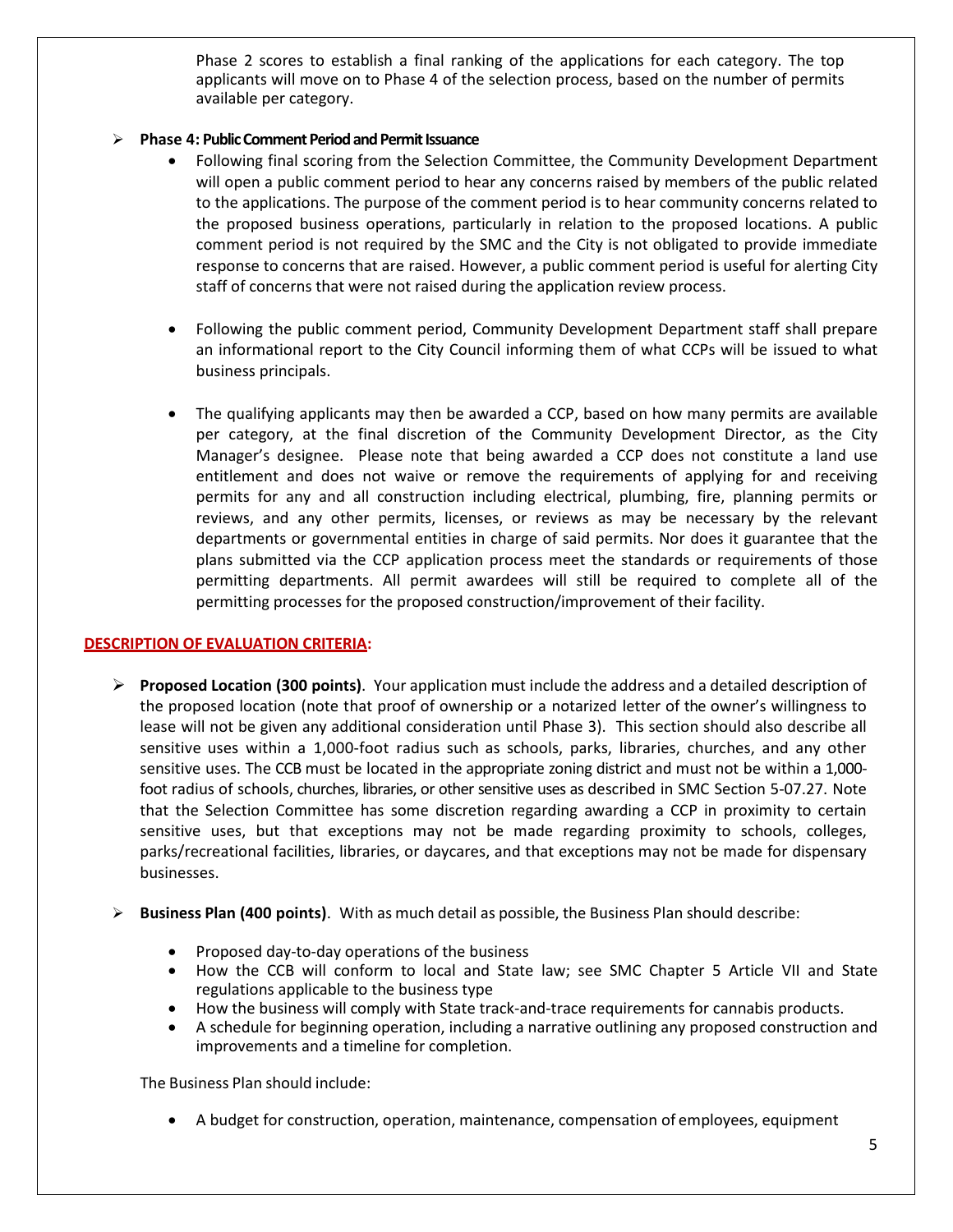costs, utility costs, and other operation costs. The budget must demonstrate sufficient capital in place to pay startup costs and at least three months of operating costs, as well as a description of the sources and uses of funds.

- Proof of capitalization, in the form of documentation of cash or other liquid assets on hand, Letters of Credit or other equivalent assets.
- A pro forma for at least three years of operation.
- **Neighborhood Compatibility Plan (400 points)**. For the proposed location, your application should address how the CCB, including its exterior areas and surrounding public areas, will be managed, so as to avoid becoming a nuisance or having impacts on its neighbors and the surrounding community. Furthermore, a site plan (accurate, dimensioned, and to-scale [minimum scale of 1/16"]) should be included for each potential location.
- **Safety and Security Plan (400 points)**. For each proposed location, your application should include:
	- A detailed safety plan. This plan should describe the fire prevention, suppression, HVAC and alarm systems the facility will have in place. It should include an assessment of the facility's fire safety by a qualified fire prevention and suppression consultant. An appropriate plan will have considered all possible fire, hazardous material, and inhalation issues/threats and will have both written and physical mechanisms in place to deal with each specific situation.
	- A detailed security plan. This plan should include a description and detailed schematic of the overall facility security. It should have details on operational security, including but not limited to general security policies for the facility, employee specific policies, training, sample written policies, transactional security, visitor security, 3rd party contractor security, and delivery security. In particular, applications should address ingress and egress access, perimeter security, product security (at all hours), internal security measures for access (area specific), types of security systems (alarms and cameras), and security personnel to be employed. The security plan shall also include an assessment of site security by a qualified security consultant. Security plans will not be made public.
	- A site plan and floor plan showing existing conditions is required. If changes are proposed as part of the project, then a proposed site plan and floor plan should also be submitted. The plan(s) should be accurate, dimensioned, and to-scale (minimum scale of 1/8").
- **Community Benefits (300 points)**. The application should describe benefits that the CCB would provide to the local community, such as employment for local residents of the City, community contributions, or economic incentives to the City, etc.
- **Enhanced Product Safety (200 points)**. The application should state how the CCB will ensure enhanced consumer safety.
- **Environmental Benefits (200 points)**. The application should describe any proposed "green" business practices relating to energy and climate, water conservation and energy efficiency, and waste management.
- **Labor & Employment (300 points)**. The application should describe to what extent the CCB will adhere to heightened pay and benefits standards and practices, including recognition of the collective bargaining rights of employees. Specific practices that are subject to consideration include the following:
	- providing compensation to and opportunities for continuing education and training of employees/staff (applications should provide proof of the CCB policy and regulations);
	- providing a "living wage" to facility staff and employees. Wage scale should be provided in writing for all levels of employment at the facility. "Living wage" shall mean 200% of the minimum wage mandated by California or Federal law, whichever is greater.
- **Local Enterprise (500 points)**. The application should state the extent to which the CCB will be a locally managed enterprise whose Principals reside within Salinas and/or the County of Monterey.